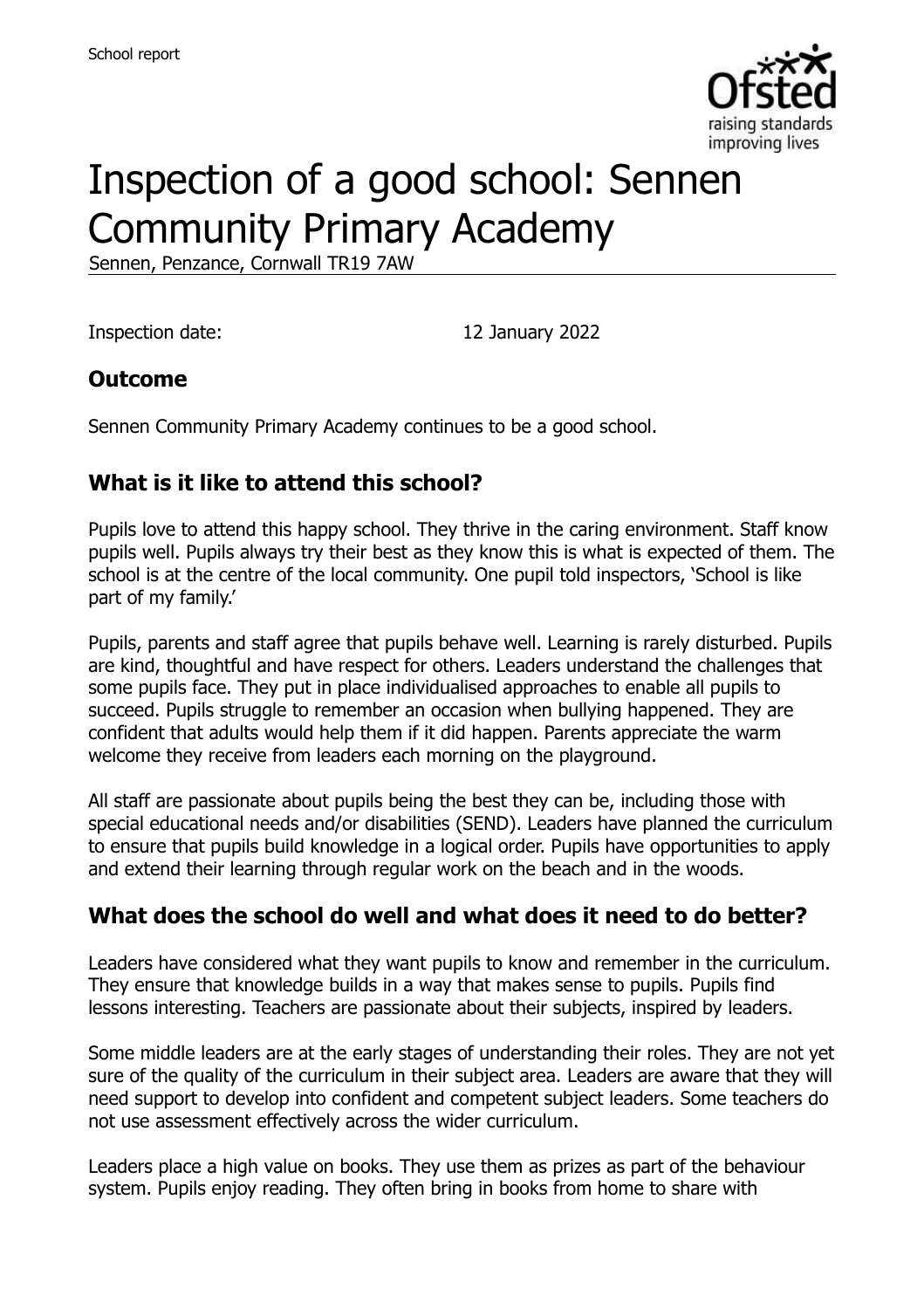

teachers. Children in the early years foundation stage get off to a flying start. They learn phonics from their first day.

Staff leading phonics sessions quickly identify pupils who need more support. This enables these pupils to receive help to catch up. Pupils improve because their books contain letters and sounds that they are familiar with. Teachers read regularly to pupils. Teachers have identified appropriate texts that link to the curriculum well. Leaders have delivered parent workshops so that parents understand how the school teaches early reading.

Pupils with SEND achieve well. Their individual needs are identified at the earliest opportunity. Teachers receive helpful information from leaders of SEND, which enables them to make appropriate adaptations to pupils' learning. Parents feel well supported in helping their children to be successful.

Leaders place a high priority on developing pupils' independence, resilience and communication skills. Pupils have a wealth of opportunities to apply these skills in real-life contexts through the forest and beach sessions. Pupils take part in a range of trips to the local area and beyond. Leaders are keen to ensure that pupils have high aspirations for their future. They aim for pupils to understand the world beyond their homes. Pupils develop musical interests well through guitar and piano tuition. They know about the importance of valuing others, regardless of their background. Mutual respect is a strong feature of the school.

Staff praise leaders for being considerate of their well-being. Staff feel lucky to be part of a school where leaders value them as individuals. 'A small school with a big heart' is a typical view from staff. Leaders' evaluation of the school is accurate. Governors have accessed a range of helpful training and have the required skills to know what the school needs to do to improve further. Leaders are appreciative of the support provided by the trust.

Parents are proud to send their children to Sennen Primary. They appreciate the balance of nurture and high expectations. One parent, whose view represented the views of many, commented, 'I can't imagine a better place to send my child to school.'

## **Safeguarding**

The arrangements for safeguarding are effective.

Pupils feel safe. All staff understand the process for reporting concerns. Staff carefully monitor pupils who they know to be at risk. Referrals are completed in a timely manner. Pupils receive support from external agencies where needed.

Leaders ensure that accurate records are kept about people who work in the school. Governors have the required skills to check that safeguarding procedures are working well.

There are opportunities planned into the curriculum for pupils to learn about risks in their local area, for example knowing how to keep safe on the beach.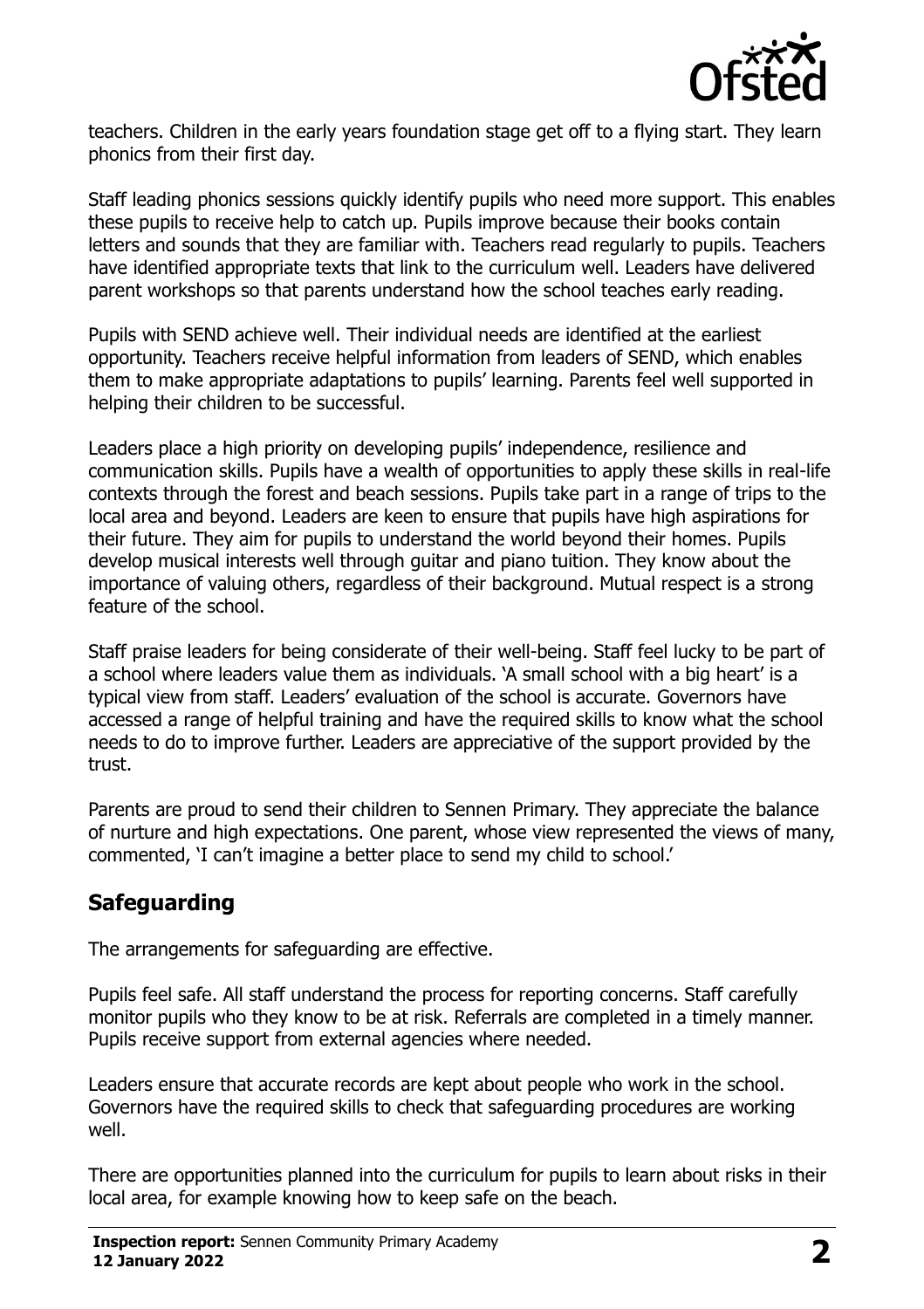

## **What does the school need to do to improve?**

## **(Information for the school and appropriate authority)**

- Some middle leaders do not monitor the quality of the implementation of the curriculum in their area of responsibility well enough. As a result, they are unclear what the next steps should be to improve the subject further. Leaders need to ensure that all subjects are equally well led and managed so that pupils get the very best education across the whole curriculum.
- Assessment strategies have not been refined as part of the wider curriculum. As a result, teachers are unclear about what knowledge pupils have remembered over time. Leaders need to ensure that there are processes for teachers to check that knowledge has been transferred into pupils' long-term memory.

### **Background**

When we have judged a school to be good, we will then normally go into the school about once every four years to confirm that the school remains good. This is called a section 8 inspection of a good or outstanding school, because it is carried out under section 8 of the Education Act 2005. We do not give graded judgements on a section 8 inspection. However, if we find evidence that a school would now receive a higher or lower grade, then the next inspection will be a section 5 inspection. Usually this is within one to two years of the date of the section 8 inspection. If we have serious concerns about safeguarding, behaviour or the quality of education, we will deem the section 8 inspection as a section 5 inspection immediately.

This is the first section 8 inspection since we judged the predecessor school, Sennen School, to be good in October 2013.

## **How can I feed back my views?**

You can use [Ofsted Parent View](https://parentview.ofsted.gov.uk/) to give Ofsted your opinion on your child's school, or to find out what other parents and carers think. We use information from Ofsted Parent View when deciding which schools to inspect, when to inspect them and as part of their inspection.

The Department for Education has further quidance on how to complain about a school.

If you are the school and you are not happy with the inspection or the report, you can [complain to Ofsted.](https://www.gov.uk/complain-ofsted-report)

## **Further information**

You can search for [published performance information](http://www.compare-school-performance.service.gov.uk/) about the school.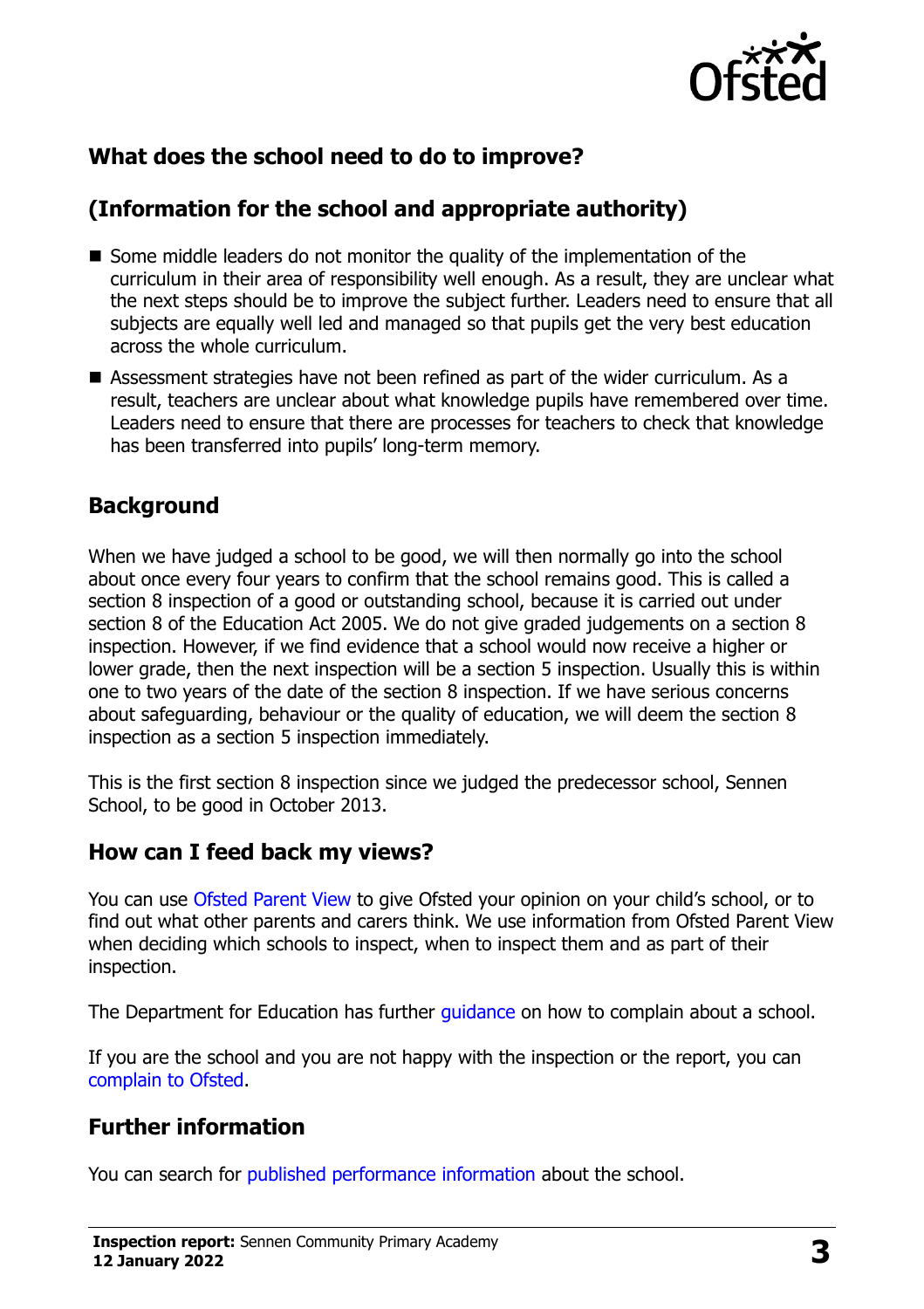

In the report, '[disadvantaged pupils](http://www.gov.uk/guidance/pupil-premium-information-for-schools-and-alternative-provision-settings)' refers to those pupils who attract government pupil premium funding: pupils claiming free school meals at any point in the last six years and pupils in care or who left care through adoption or another formal route.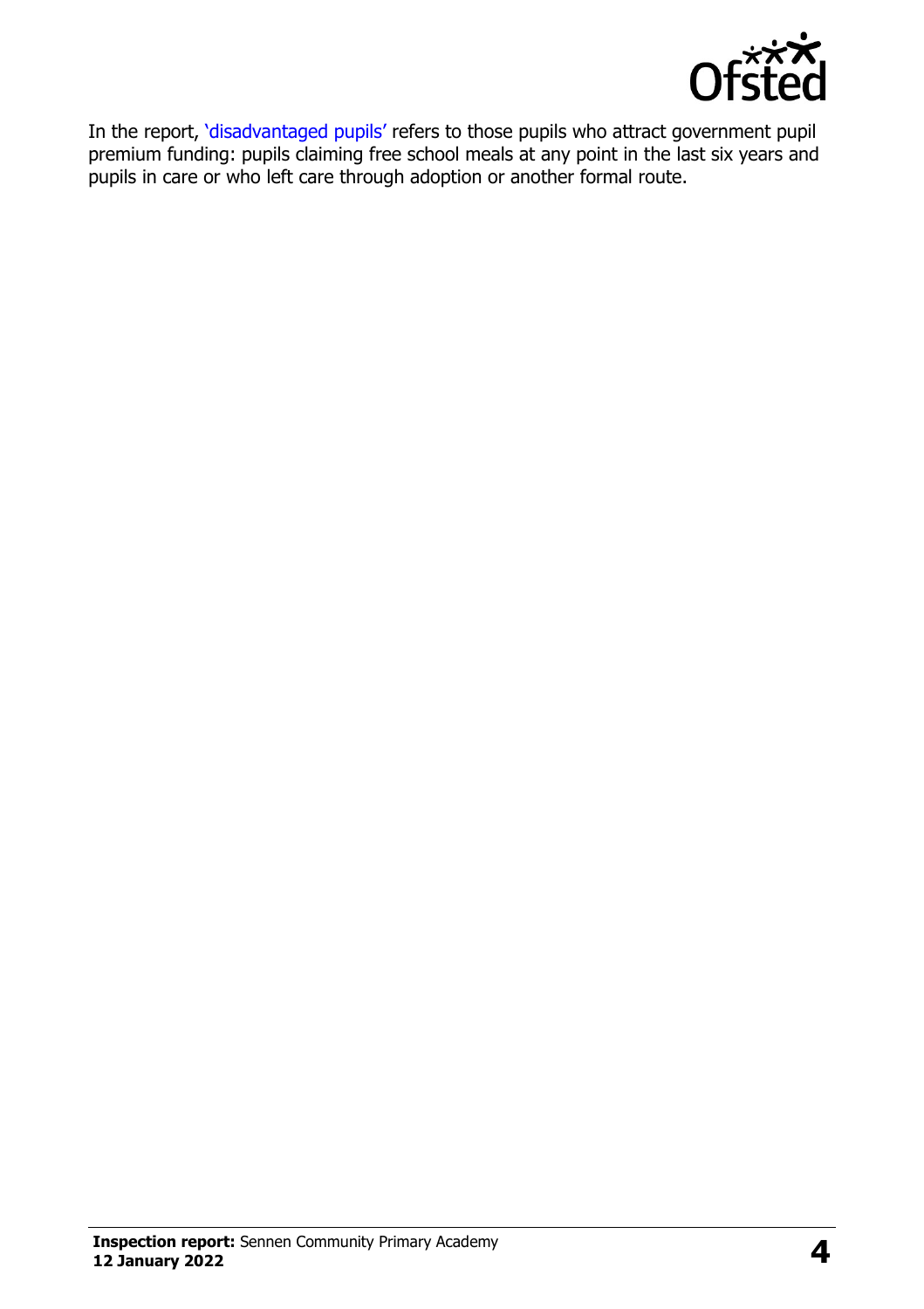

## **School details**

| Unique reference number             | 144894                     |
|-------------------------------------|----------------------------|
| <b>Local authority</b>              | Cornwall                   |
| <b>Inspection number</b>            | 10212136                   |
| <b>Type of school</b>               | Primary                    |
| <b>School category</b>              | Academy converter          |
| Age range of pupils                 | 4 to 11                    |
| <b>Gender of pupils</b>             | Mixed                      |
| Number of pupils on the school roll | 87                         |
| <b>Appropriate authority</b>        | The governing body         |
| <b>Chair of governing body</b>      | Dan Shannon                |
| <b>Headteacher</b>                  | Nichola Smith              |
| Website                             | www.sennen.cornwall.sch.uk |
| Date of previous inspection         | Not previously inspected   |

## **Information about this school**

- The school converted to become an academy and joined the Truro and Penwith Academy Trust in September 2017.
- The school is organised into mixed-aged classes, apart from the Reception class.
- The school uses one registered alternative provision for pupils.

## **Information about this inspection**

- This is the first routine inspection the school received since the COVID-19 pandemic began. Inspectors discussed the impact of the pandemic with leaders and have taken that into account in their evaluation of the school.
- Inspectors met with the headteacher, the special educational needs coordinator, members of the staff team, parents, and representatives from the trust and governing body.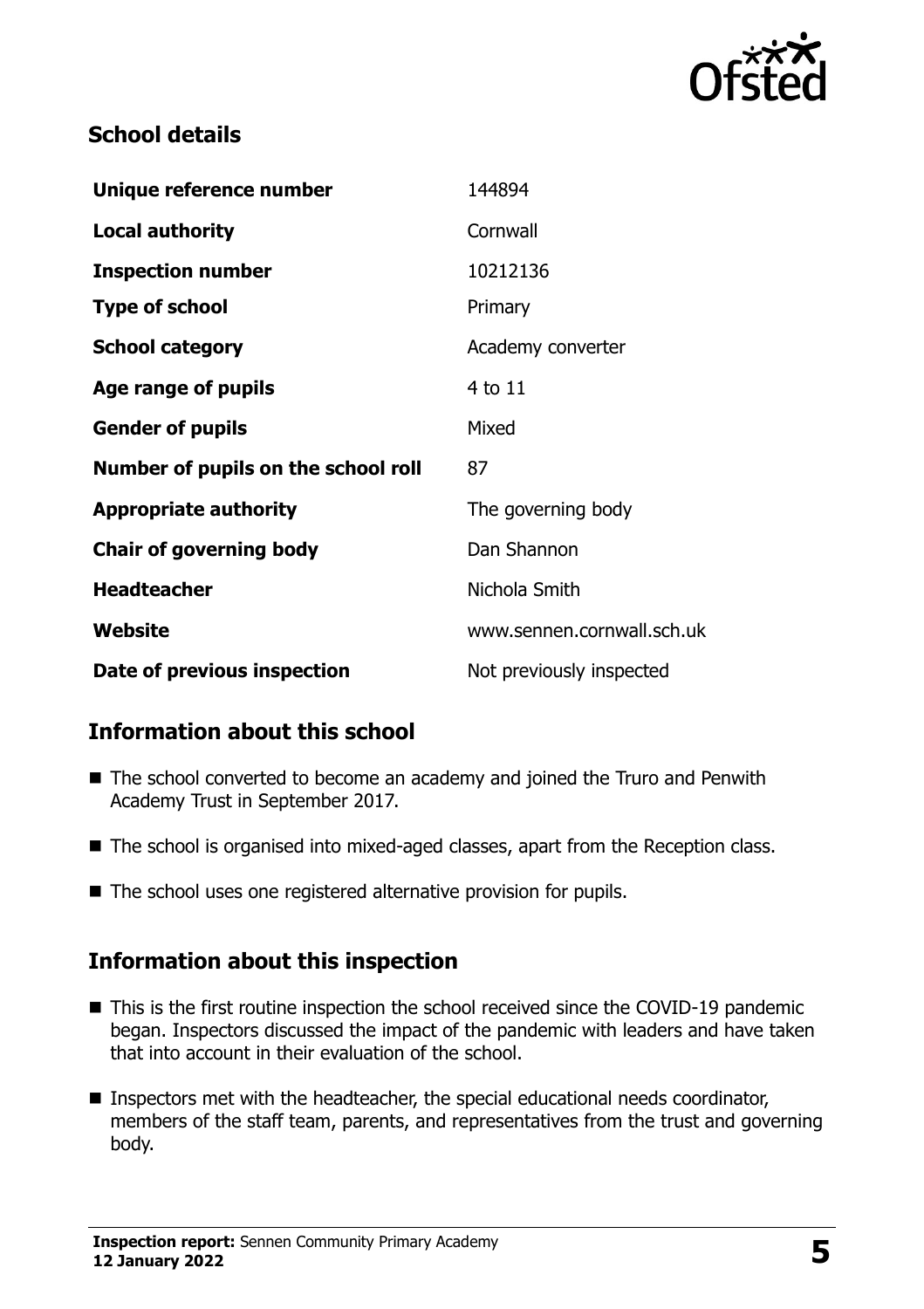

- **Inspectors carried out deep dives in early reading, mathematics and history. For each** deep dive, inspectors met with subject leaders, looked at curriculum plans, visited a sample of lessons, spoke to teachers, spoke to some pupils about their learning and looked at samples of pupils' work.
- $\blacksquare$  Inspectors checked the procedures for keeping pupils safe.
- The 23 survey responses from parents were considered.
- Inspectors met with pupils and staff to gather their views and find out what is it like to be part of the school.
- Inspectors looked at the school's plans for improvement, minutes of governors' meetings, monitoring documents and reports from the trust.

#### **Inspection team**

Jane Dennis, lead inspector **Her Majesty's Inspector** 

Mark Burgess **Mark Burgess Contract Account Account Contract Ofsted Inspector**